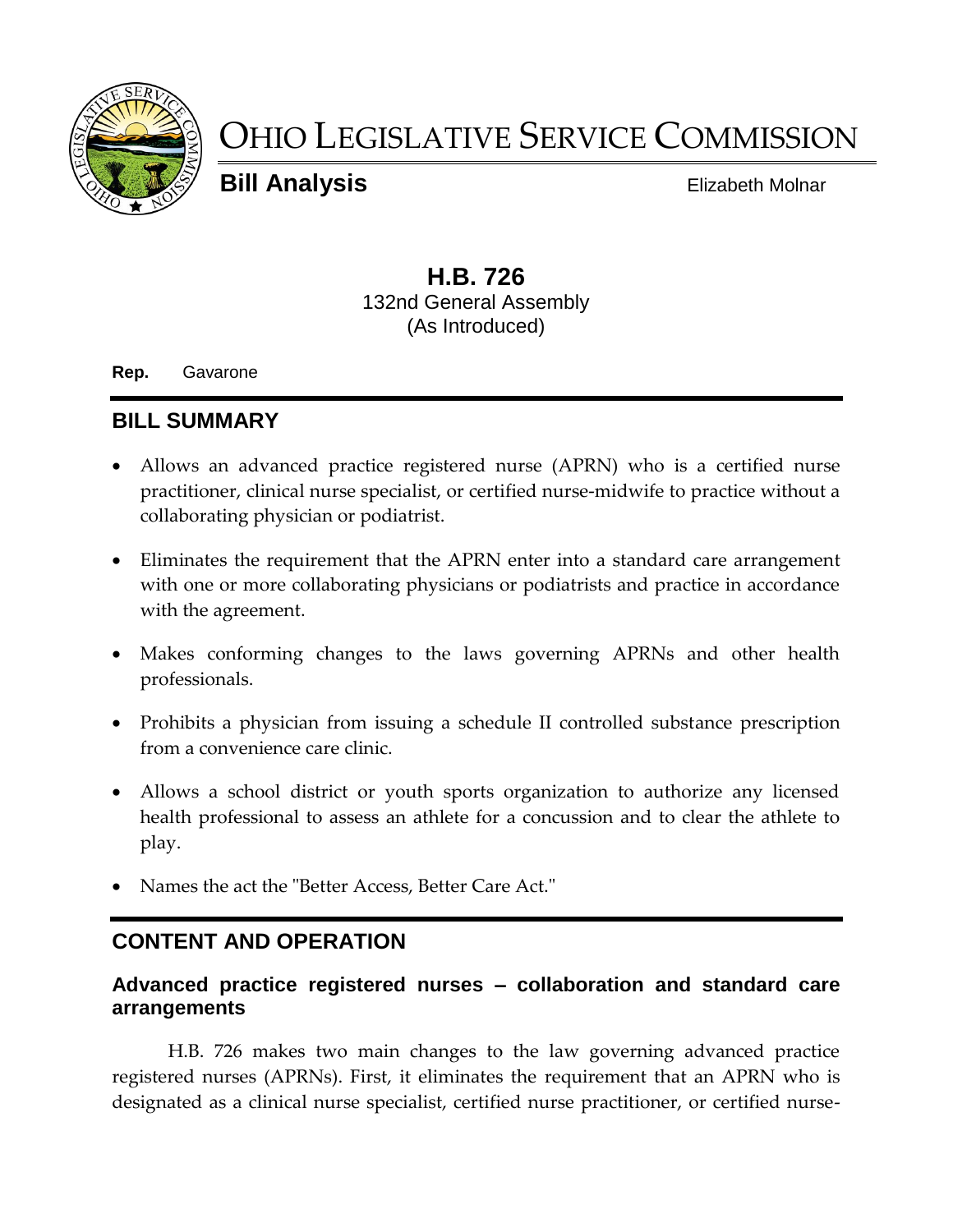midwife practice in collaboration with one or more physicians or podiatrists.<sup>1</sup> Under the collaboration requirement, a physician or podiatrist with whom an APRN has entered into a standard care arrangement must be continuously available to communicate with the nurse either in person or by electronic communication.<sup>2</sup>

Second, the bill eliminates the standard care arrangement and the requirement that an APRN practice in accordance with it.<sup>3</sup> Under existing law, a standard care arrangement is a written, formal guide for planning and evaluating a patient's health care that is developed by one or more collaborating physicians or podiatrists and the APRN.<sup>4</sup> It must contain certain information, including the following:

- Criteria for referral of a patient by the nurse to a collaborating physician or podiatrist;
- A process for the nurse to obtain a consultation with a collaborating physician or podiatrist or another physician or podiatrist;
- A plan for coverage in instances of emergency or planned absences of either the nurse or collaborating physician or podiatrist;
- The process for resolving disagreements between the nurse and a collaborating physician or podiatrist regarding matters of patient management.<sup>5</sup>

#### **Conforming changes**

Because the bill allows an APRN who is a clinical nurse specialist, certified nurse-midwife, or certified nurse practitioner to practice without a collaborating physician or podiatrist and eliminates the requirement that the nurse enter into a standard care arrangement with one or more collaborating physicians or podiatrists, it makes conforming changes to the laws governing nurses and other health professionals.<sup>6</sup>

l

 $1$  R.C. 4723.43.

<sup>2</sup> R.C. 4723.01.

<sup>3</sup> R.C. 4723.431 (repealed).

<sup>4</sup> R.C. 4723.01.

<sup>&</sup>lt;sup>5</sup> R.C. 4723.431.

<sup>6</sup> R.C. 1751.67 (insurance and maternity benefits), 2133.211 (do-not-resuscitate orders and legal immunity), 3701.926 (patient centered medical home education pilot project), 3727.06 (admitting hospital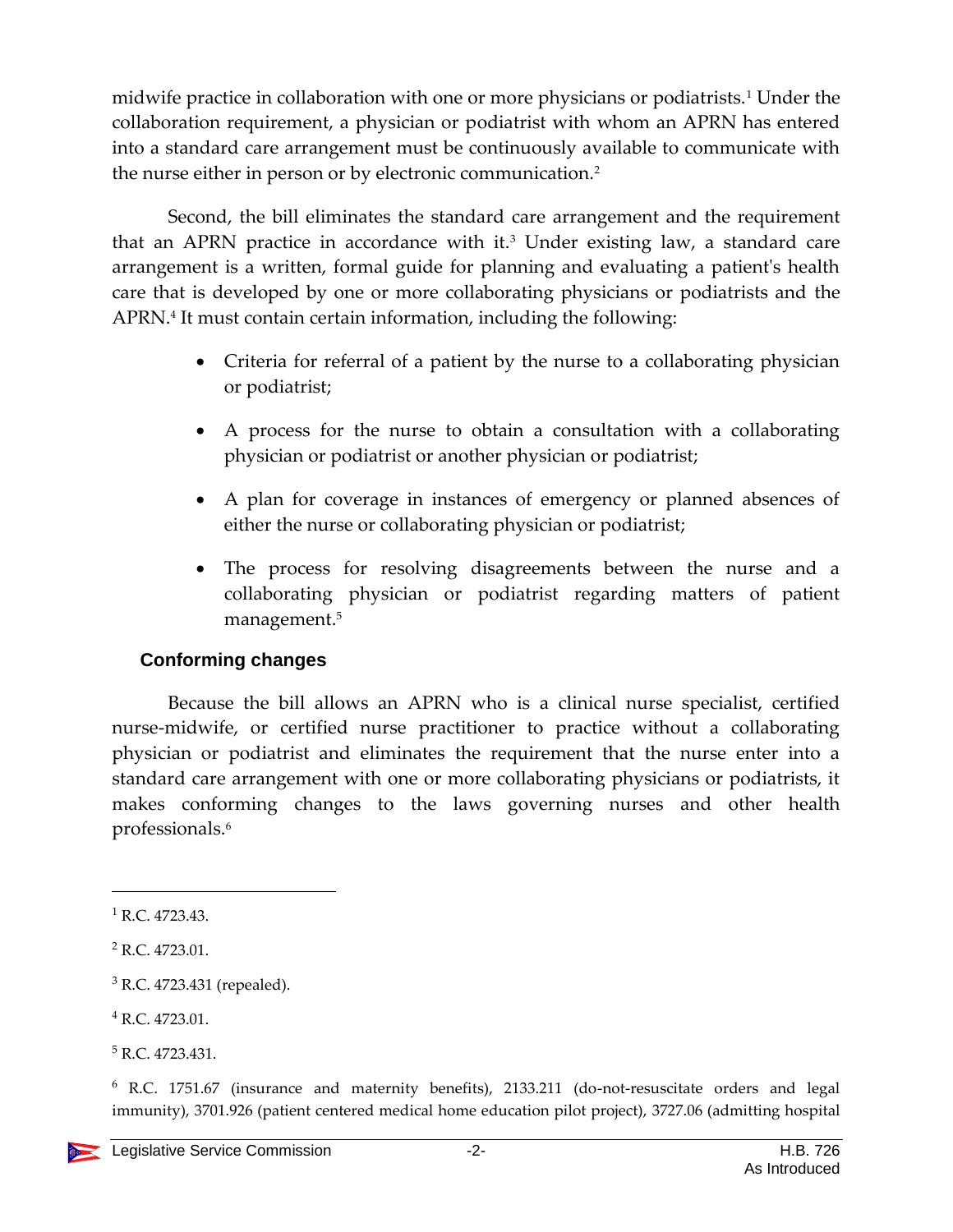## **Advanced pharmacology – Board of Nursing approval**

At present, an applicant for a license to practice as a clinical nurse specialist, certified nurse-midwife, or certified nurse practitioner must submit evidence of successfully completing a course of study in advanced pharmacology that is approved by the Board of Nursing in accordance with standards established by the Board in rule. The bill maintains the requirement that an applicant complete the course of study, but no longer requires that it be approved by the Board.<sup>7</sup> Accordingly, the bill eliminates the requirement that the Board adopt rules governing standards for course approval.<sup>8</sup>

### **Physician issuance of schedule II prescriptions from convenience care clinics**

The bill prohibits a physician from issuing to a patient a prescription for a schedule II controlled substance from a convenience care clinic. It does not define "convenience care clinic."<sup>9</sup> Ohio law currently prohibits APRNs and physician assistants from doing the same.<sup>10</sup>

#### **Youth concussion assessments and clearances**

When a student or individual exhibits symptoms consistent with a concussion that is sustained while playing in or practicing for an athletic event sponsored by a school district or youth sports organization, current Ohio law requires the student or individual to be removed from play or practice.<sup>11</sup> The student or individual cannot return to play or practice until he or she has been (1) assessed by a physician or another licensed health care professional authorized by the school district or youth sports

patients), 3923.233 (insurance reimbursement for services performed by a certified nurse-midwife), 3923.301 (insurance reimbursement for services performed by a certified nurse-midwife), 3923.63 (insurance and maternity benefits), 3923.64 (insurance and maternity benefits), 4723.07 (Board of Nursing rule-making authority), 4723.28 (Board of Nursing disciplinary actions), 4723.42 (advanced practice registered nurse license renewals), 4723.432 (cooperation in Medical and Dental Board investigations), 4723.44 (unauthorized practice), 4723.481 (advanced practice registered nurse prescriptive authority), 4723.50 (Board rules regarding standard care arrangements), 4731.22 (Medical Board disciplinary actions), 4731.27 (physicians and standard care arrangements), 4731.281 (physician license renewals), 4761.17 (respiratory care supervision), 5164.07 (Medicaid and maternity benefits), and 5164.73 (division of Medicaid payments between nurse and collaborating physician or podiatrist).

<sup>7</sup> R.C. 4723.482.

 $\overline{a}$ 

<sup>8</sup> R.C. 4723.50.

<sup>11</sup> R.C. 3313.539 and 3707.511.

<sup>&</sup>lt;sup>9</sup> R.C. 4731.058.

<sup>10</sup> R.C. 4723.481 and 4730.411.